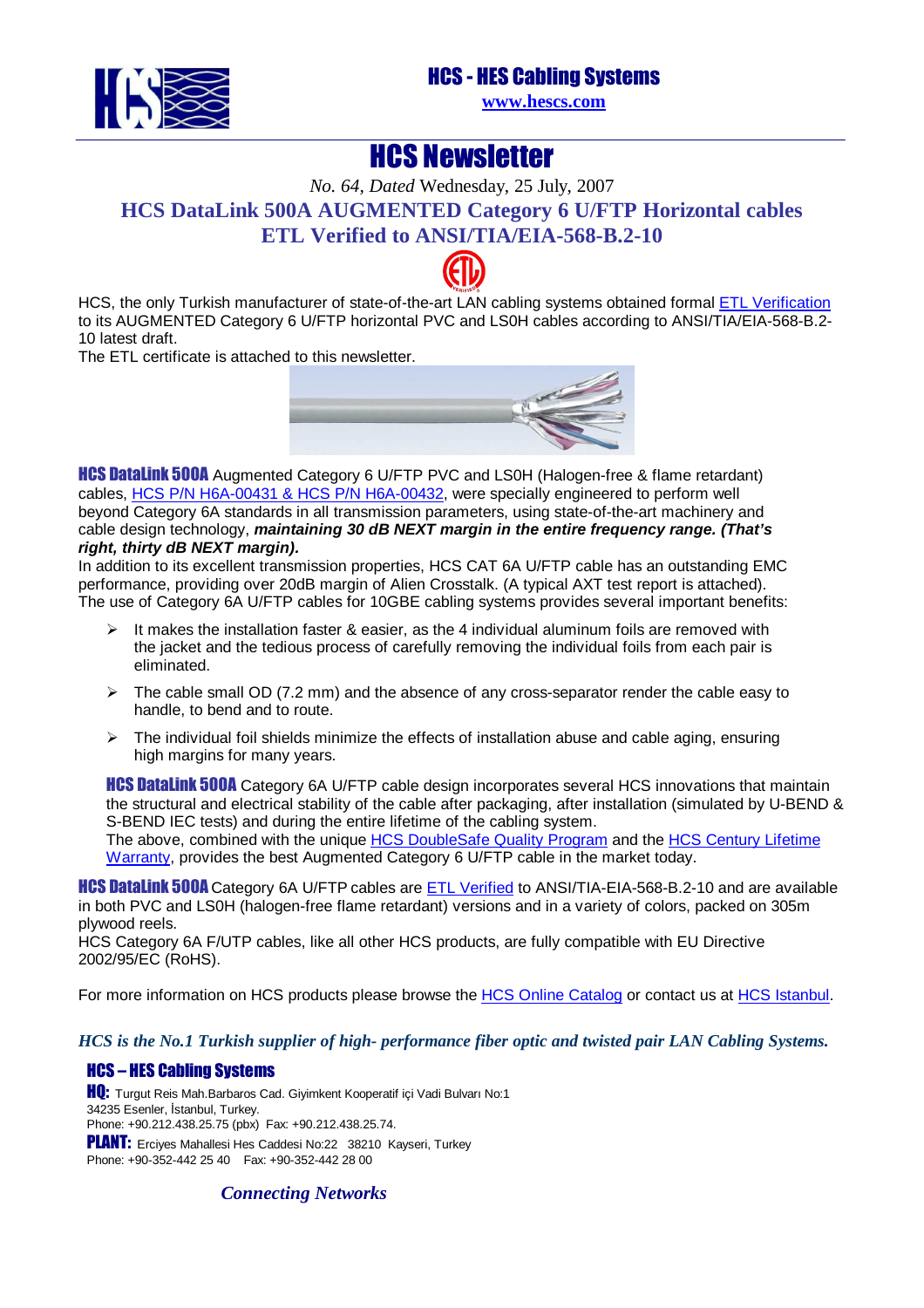

## **Powersum Attenuation to Alien Crosstalk Ratio at the Far-end (PSAACRF)**



**HCS CAT 6A H6A-00431 & H6A-0032 typical AXT test results**